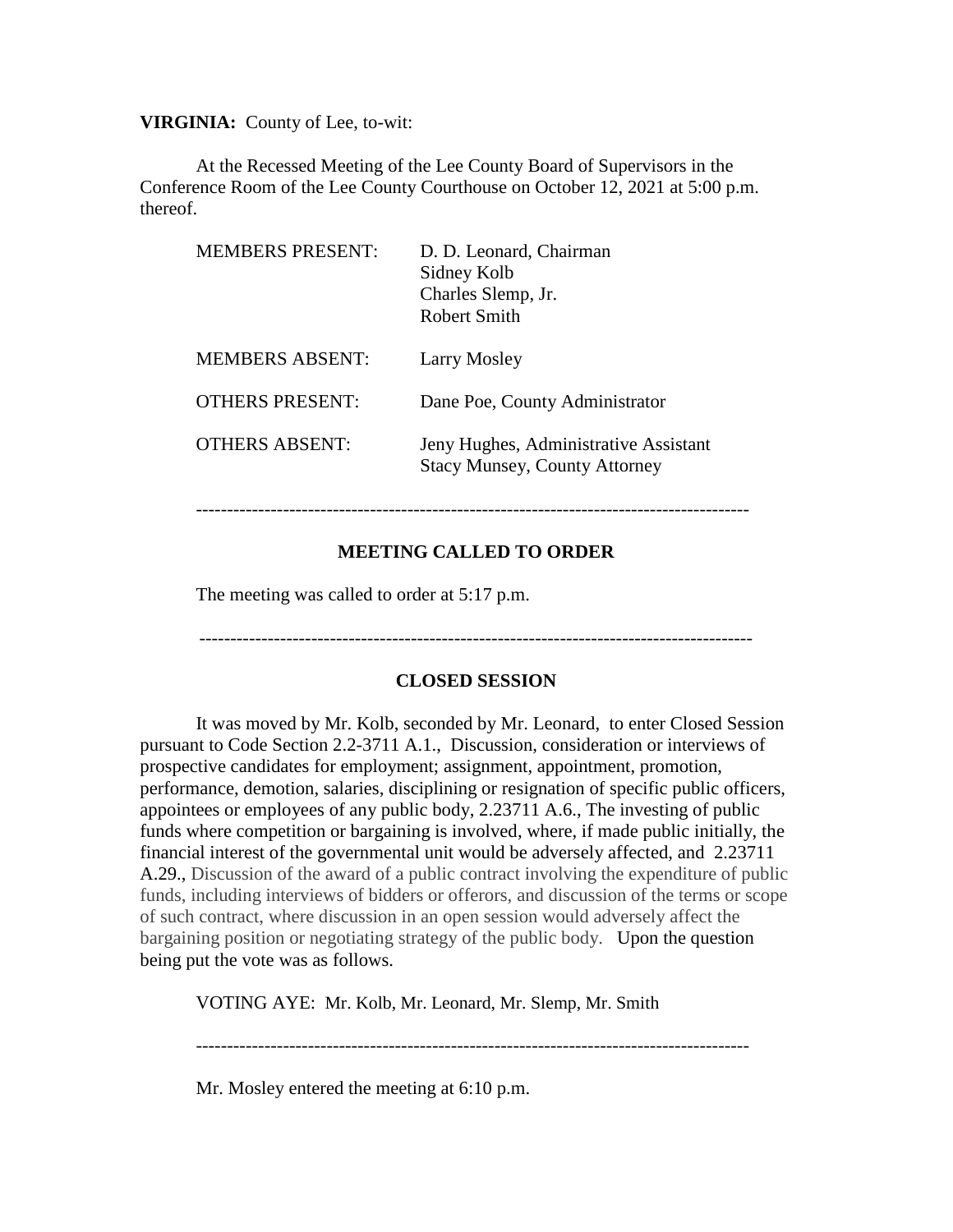It was moved by Mr. Mosley, seconded by Mr. Kolb, to exit Closed Session. Upon the question being put the vote was as follows.

VOTING AYE: Mr. Kolb, Mr. Leonard, Mr. Mosley, Mr. Slemp, Mr. Smith

------------------------------------------------------------------------------------------

------------------------------------------------------------------------------------------

# **CERTIFICATE OF CLOSED SESSION**

**WHEREAS,** the Lee County Board of Supervisors has convened a Closed Meeting on this date pursuant to an affirmative recorded vote and in accordance with the provision of the Virginia Freedom of Information Act; and

**WHEREAS,** Section 2.2-3711 of the Code of Virginia requires a Certification by this Lee County Board of Supervisors that such Closed Meeting was conducted within Virginia law;

**NOW, THEREFORE, BE IT RESOLVED,** that the Lee County Board of Supervisors hereby certified that, to the best of each member's knowledge, (i) only public business matters lawfully exempted from Closed Meeting in which this Certification Resolution applies and (ii) only such public business matters as were identified in the Motion convening the Closed Meeting were heard, discussed or considered by the Lee County Board of Supervisors.

Upon the question being put the vote was as follows.

VOTING AYE: Mr. Kolb, Mr. Leonard, Mr. Mosley, Mr. Slemp, Mr. Smith

-----------------------------------------------------------------------------------------

# **ARPA FUNDING**

Mr. Mosley stated that he does not have a problem with the Health Wagon and Southwest Virginia Workforce requests.

-----------------------------------------------------------------------------------------

Mr. Kolb asked if Southwest Virginia Workforce is short on funding because of COVID.

-----------------------------------------------------------------------------------------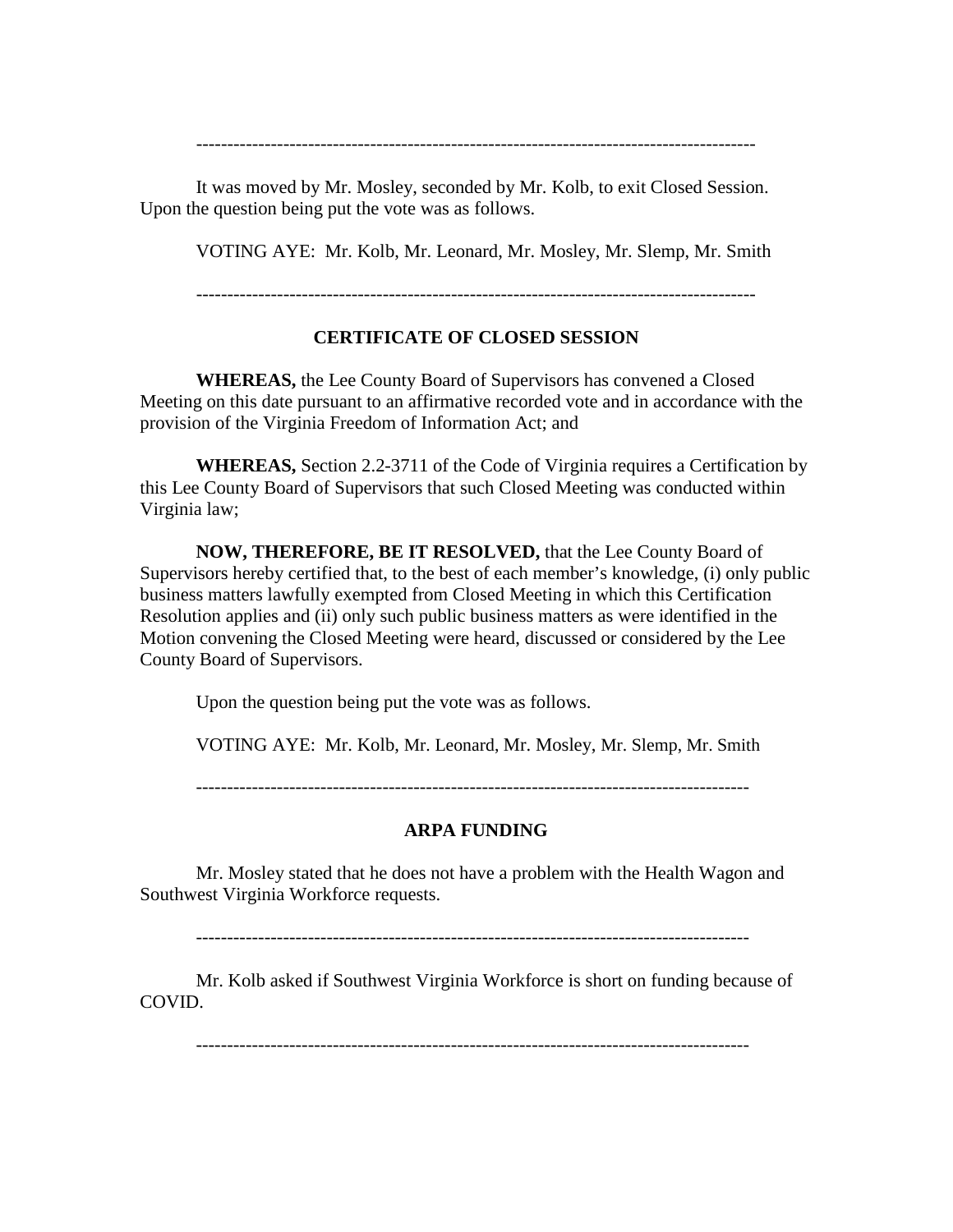Mr. Mosley stated that with the programs in the request, it is not necessarily a shortfall, but how the State changed the ways the funding could be used. Only 20% of the funding can be spent to help people that have already graduated high school.

----------------------------------------------------------------------------------------- Mr. Kolb asked what the money goes toward. ----------------------------------------------------------------------------------------- Mr. Mosley stated it goes toward books and tuition. ----------------------------------------------------------------------------------------- Mr. Leonard asked why the funding would be changed. ----------------------------------------------------------------------------------------- Mr. Mosley stated that it was because of changes made by the State. ----------------------------------------------------------------------------------------- The Chairman called a 5 minute recess. ----------------------------------------------------------------------------------------- The Chairman called the meeting back to order. ------------------------------------------------------------------------------------------

Mr. Slemp stated that the Stickleyville Community Center is asking for \$92,780.00 and that is a lot of money.

-----------------------------------------------------------------------------------------

Mr. Leonard stated that he had spoken with Keokee Community Center and told them not to put in a request because he is part of the center and because the County has already provided funding to the local centers.

-----------------------------------------------------------------------------------------

Mr. Slemp stated that he could agree with giving \$5,000.00 again.

-----------------------------------------------------------------------------------------

Mr. Smith stated that all centers would need to be given the same amount.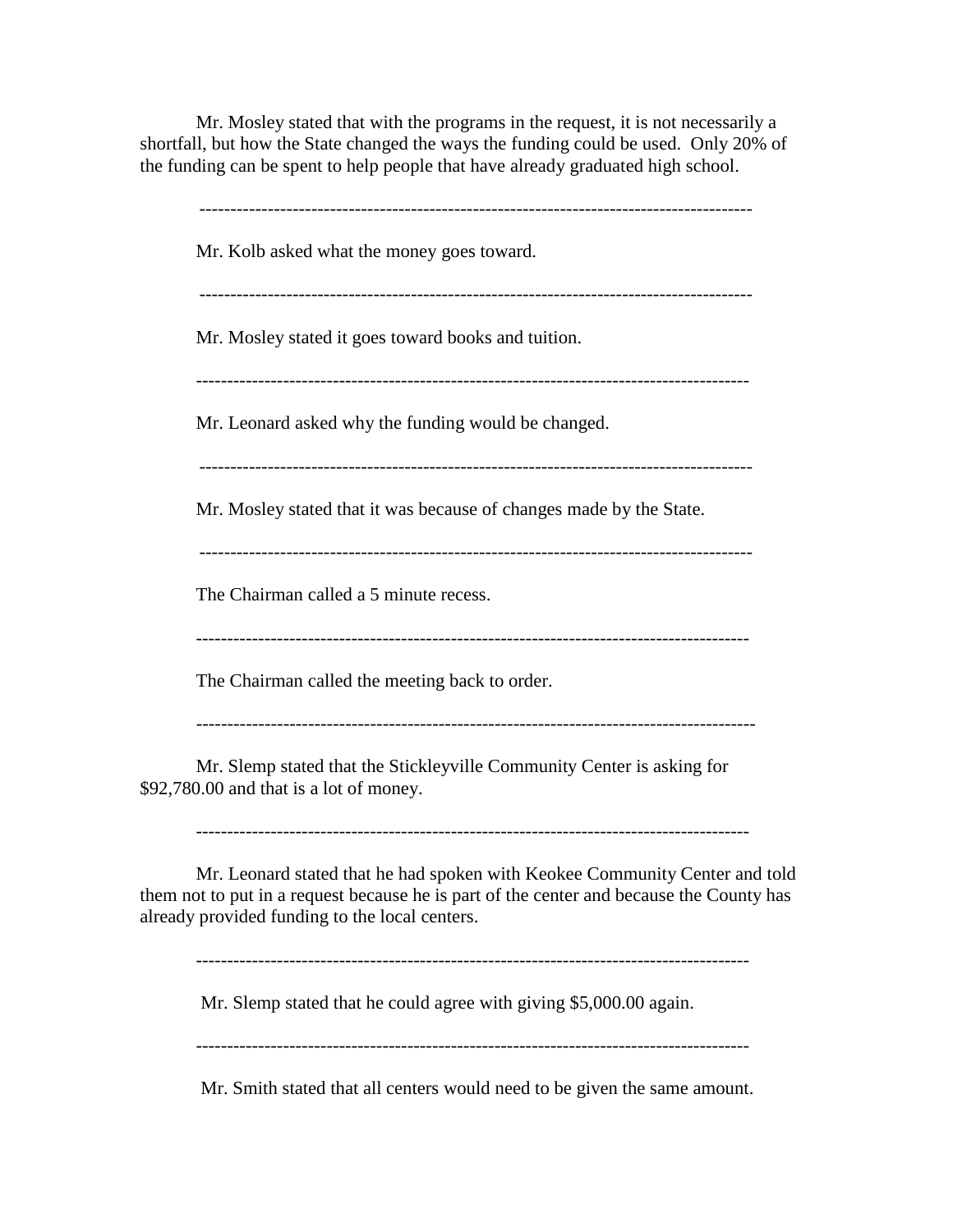-----------------------------------------------------------------------------------------

Mr. Mosley stated he would not have a problem giving all three centers \$5,000.00.

-----------------------------------------------------------------------------------------

Mr. Leonard stated that a decision did not need to be made now; there is plenty of time to spend the money.

-----------------------------------------------------------------------------------------

Mr. Mosley stated that he did not think Stickleyville Fire Department would need to purchase turnout gear for every member.

-------------------------------------------------------------------------------------------

Mr. Poe stated it might be better to look at fire and rescue comprehensively instead of department by department.

-----------------------------------------------------------------------------------------

Mr. Kolb stated everybody that is going to get money needs to submit a proposal, because it is strange to give money to people that are not asking for it and turn down some that have asked for funding.

-----------------------------------------------------------------------------------------

Mr. Leonard stated that Brian Skidmore is probably the person to talk to about the Fire Departments.

-----------------------------------------------------------------------------------------

Mr. Kolb stated that Jonesville Rescue has submitted a request and he thinks if it is going to be opened back up on the Community Centers it needs to be opened back up for all of the rescue squads.

Mr. Mosley stated he is not sure about giving Cedar Hill Country Club funds when they charge people to be members.

-----------------------------------------------------------------------------------------

Mr. Smith stated he believes the County would get into hot water over doing that.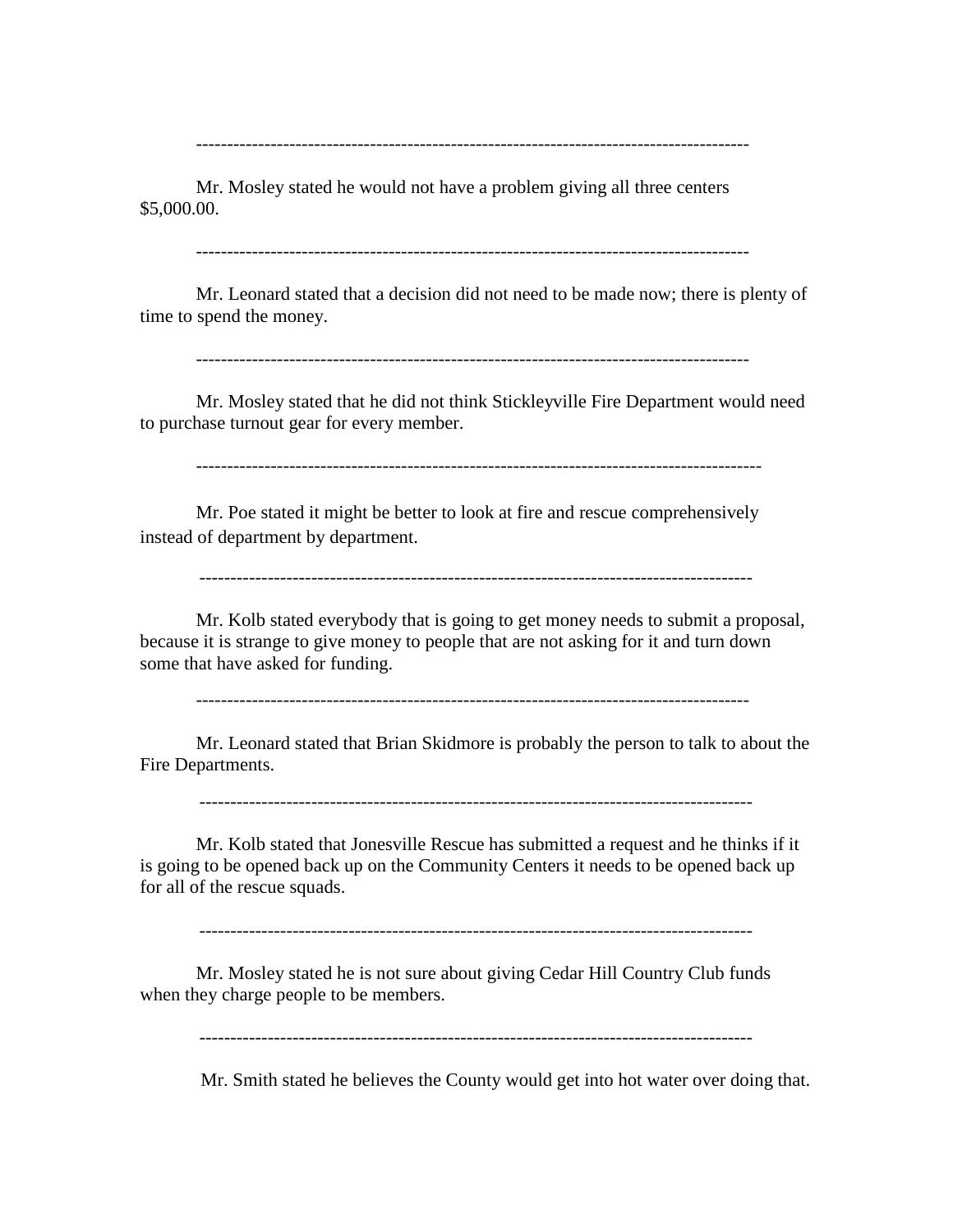-----------------------------------------------------------------------------------------

Mr. Kolb stated that the Country Club's request seems inconsistent; it states that there is an increase of play and income but the long term outlook is facing serious consequences.

-----------------------------------------------------------------------------------------

Mr. Poe stated that some of this request was for prior costs, and the guidelines state funding cannot go back to expenses that would have been covered under the CARES Act funding.

-----------------------------------------------------------------------------------------

Mr. Kolb stated that he would like to do something for the long term.

Mr. Leonard stated that one of the investments made out of the last funding was having Scott County Telephone installing internet.

Mr. Poe stated that was a local priority with the CARES Funds, and there could be an opportunity to do some additional work.

-----------------------------------------------------------------------------------------

Mr. Kolb stated that he would rather help with water project that is short \$100,000.00 or so than to put air conditioners in a Community Center.

-------------------------------------------------------------------------------------------

Mr. Smith stated that the Giles Hollow Water Project was estimated to cost \$1,500,000.00 and the cheapest bid came in at \$2,400,000.00.

-----------------------------------------------------------------------------------------

Mr. Kolb asked for an update on the Western Lee sewer project.

-----------------------------------------------------------------------------------------

Mr. Poe stated that this project works differently than other projects because it is funded by the Army Corp of Engineers. Normally, all that is needed is an easement; but now rights of entry have to be obtained. The meeting at Wilderness Road helped in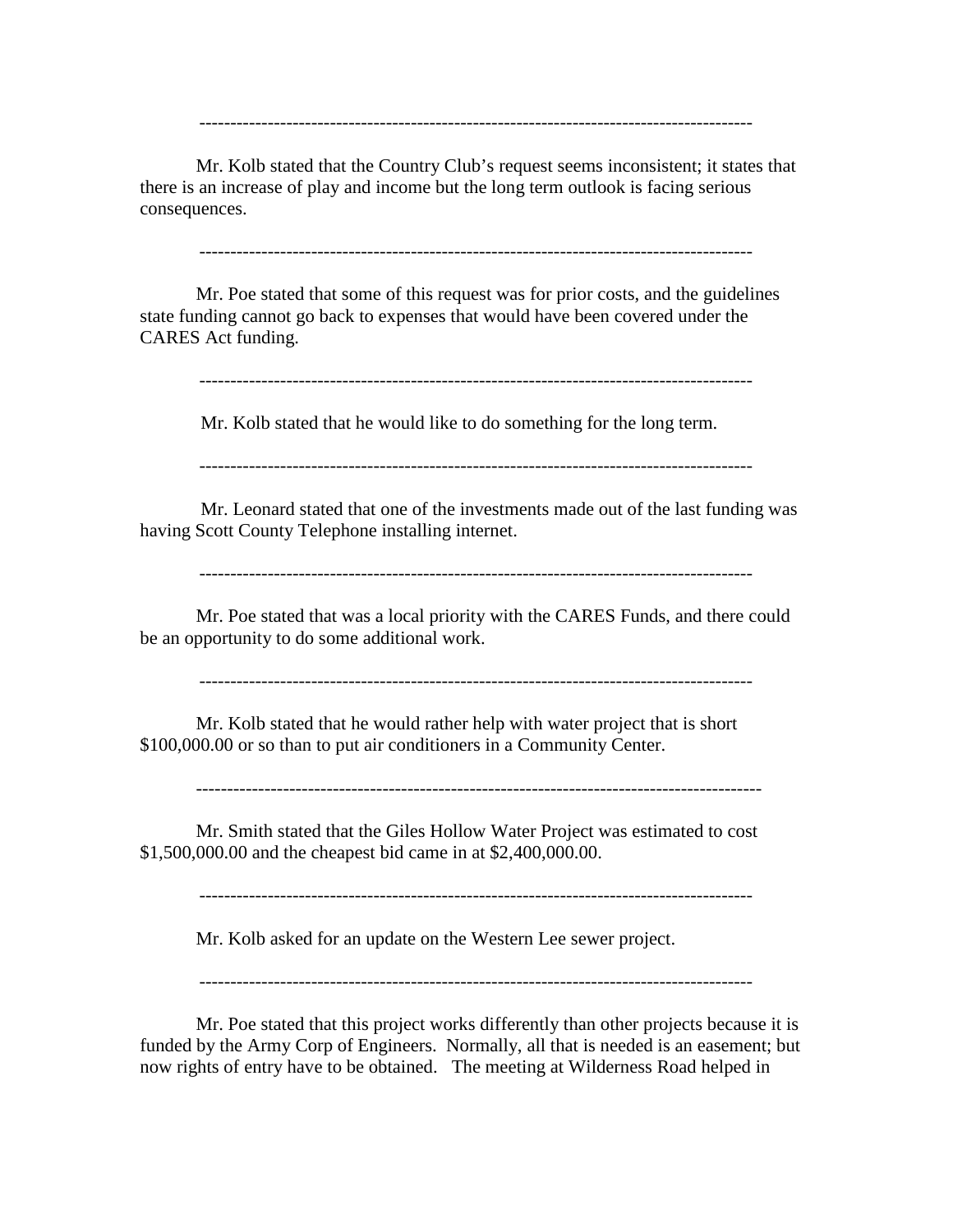getting the community more involved, but there are still rights of entries needed to move forward.

-----------------------------------------------------------------------------------------

Mr. Kolb stated that he would not mind using some of the funding for this project.

-----------------------------------------------------------------------------------------

#### **REPORTS AND RECOMMENDATIONS OF THE BOARD**

Mr. Slemp stated that there is an old cemetery near Olinger Church that is maintained by an individual. There is a flag pole at the location but no flag and they are asking that the County put a flag there.

-----------------------------------------------------------------------------------------

Mr. Leonard stated that the Senators or Congressmen could send one.

-----------------------------------------------------------------------------------------

## **ACID WASH AND MORTAR JOINT**

I t was moved by Mr. Kolb, seconded by Mr. Leonard, to accept the proposal from Thompson and Litton for their services for the acid washing and mortar joint repairs for the Courthouse. Upon the question being put the vote was as follows.

VOTING AYE: Mr. Kolb, Mr. Leonard, Mr. Mosley, Mr. Slemp, Mr. Smith

-----------------------------------------------------------------------------------------

#### **SOUND SYSTEM**

It was moved by Mr. Kolb, seconded by Mr. Mosley, to advertise for proposals for a new sound system for the District Courtroom. Upon the question being put the vote was as follows.

VOTING AYE: Mr. Kolb, Mr. Leonard, Mr. Mosley, Mr. Slemp, Mr. Smith

-----------------------------------------------------------------------------------------

# **PROCUREMENT POLICY**

It was moved by Mr. Kolb, seconded by Mr. Mosley, to advertise for a public hearing to amend or change the County procurement ordinance for goods and services to \$25,000.00. Upon the question being put the vote was as follows.